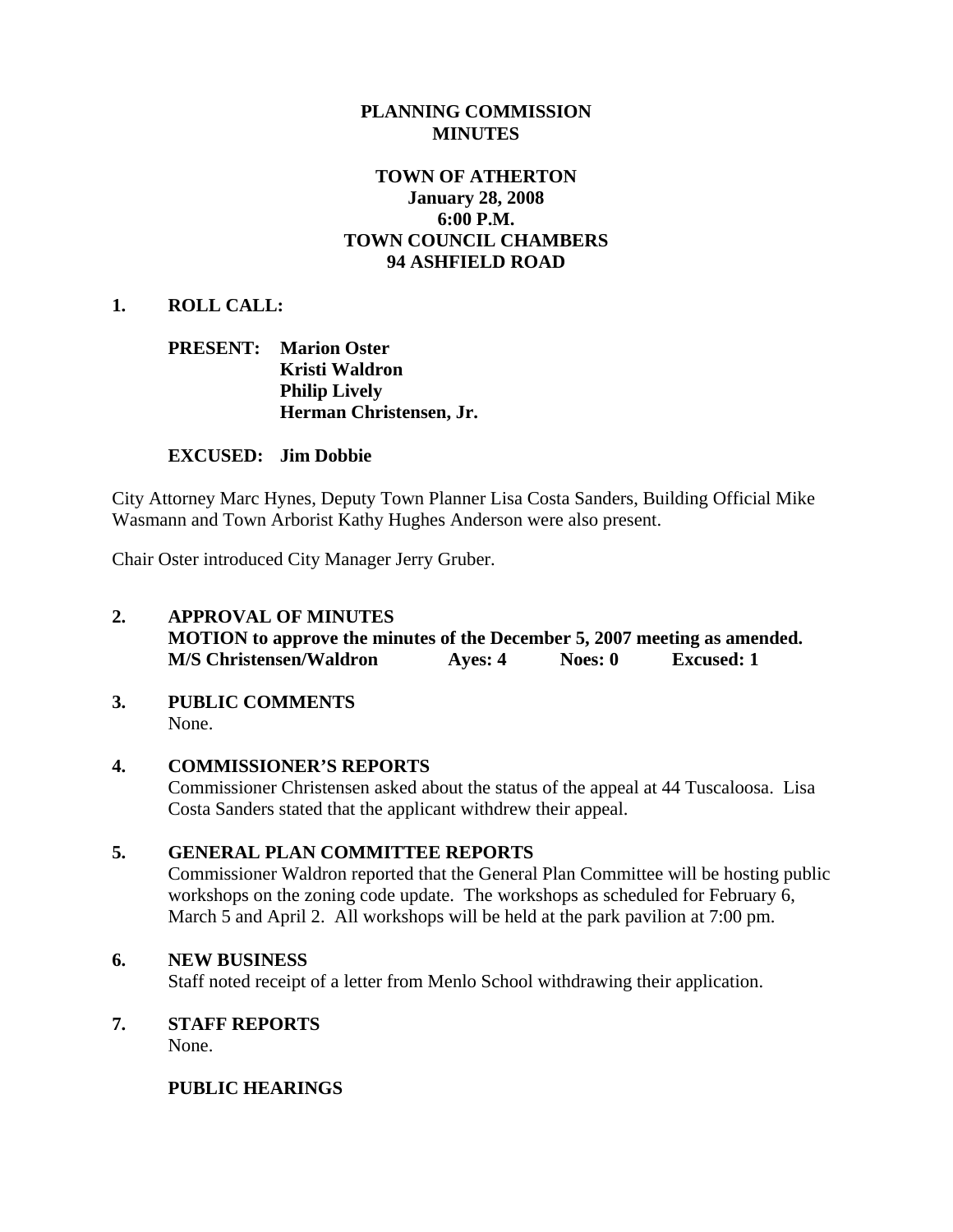January 23, 2008, Draft Planning Commission Minutes Page 2

> Commissioner Christensen recused himself from 150 Valparaiso as his residence is located within 500' of the subject site.

**9. Conditional Use Permit and Negative Declaration- 150 Valparaiso-** Conditional Use Permit for Sacred Heart School Science and Student Life Center Building and associated projects. Atherton Municipal Code Sections 17.32 and 8.10.

Lisa Costa Sanders presented the staff report.

Sandy Dubinsky provided a brief overview of the project.

Mr. Letty, Architect, reviewed the proposed new building details. He noted they hope to achieve LEED gold rating. In response to a question from Commissioner Lively, Mr. Letty responded that the only signage on the building will be the name of the building.

#### OPEN PUBLIC COMMENT

Ernst, asked about disabled access to the second floor. The project Architect responded that they will be an elevator.

## CLOSE PUBLIC COMMENT

Commissioner Lively requested a condition be added to require Sacred Heart Schools provide an update status of the Morey Building with their Master Plan update. Commissioner Lively also suggested a condition to not allow any construction parking along Park Lane.

Commissioner Waldron expressed her support for the proposal.

Commissioner Oster suggested Commissioner Lively's recommended condition relating to parking be modified to allow parking along one side of Park Lane with school frontage. Commissioners concurred with the revised condition.

# **MOTION to adopt the Negative Declaration, Sacred Heart Schools Science and Student Life Center Project dated January 2, 2008. M/S Lively/Waldron Ayes: 3 Noes: 0 Excused: 2**

**MOTION to approve the Conditional Use Permit for the Science and Student Life Center Building based on the following findings and subject to the conditions listed in the Conditional Use Permit with the following additional conditions. M/S Oster/Waldron Ayes: 3 Noes: 0 Excused: 2** 

### **Findings:**

1. The proposed uses at the proposed locations will not be detrimental or injurious to persons, property or improvements in the vicinity, and will not be detrimental to the public health, peace, safety, comfort, general welfare or convenience.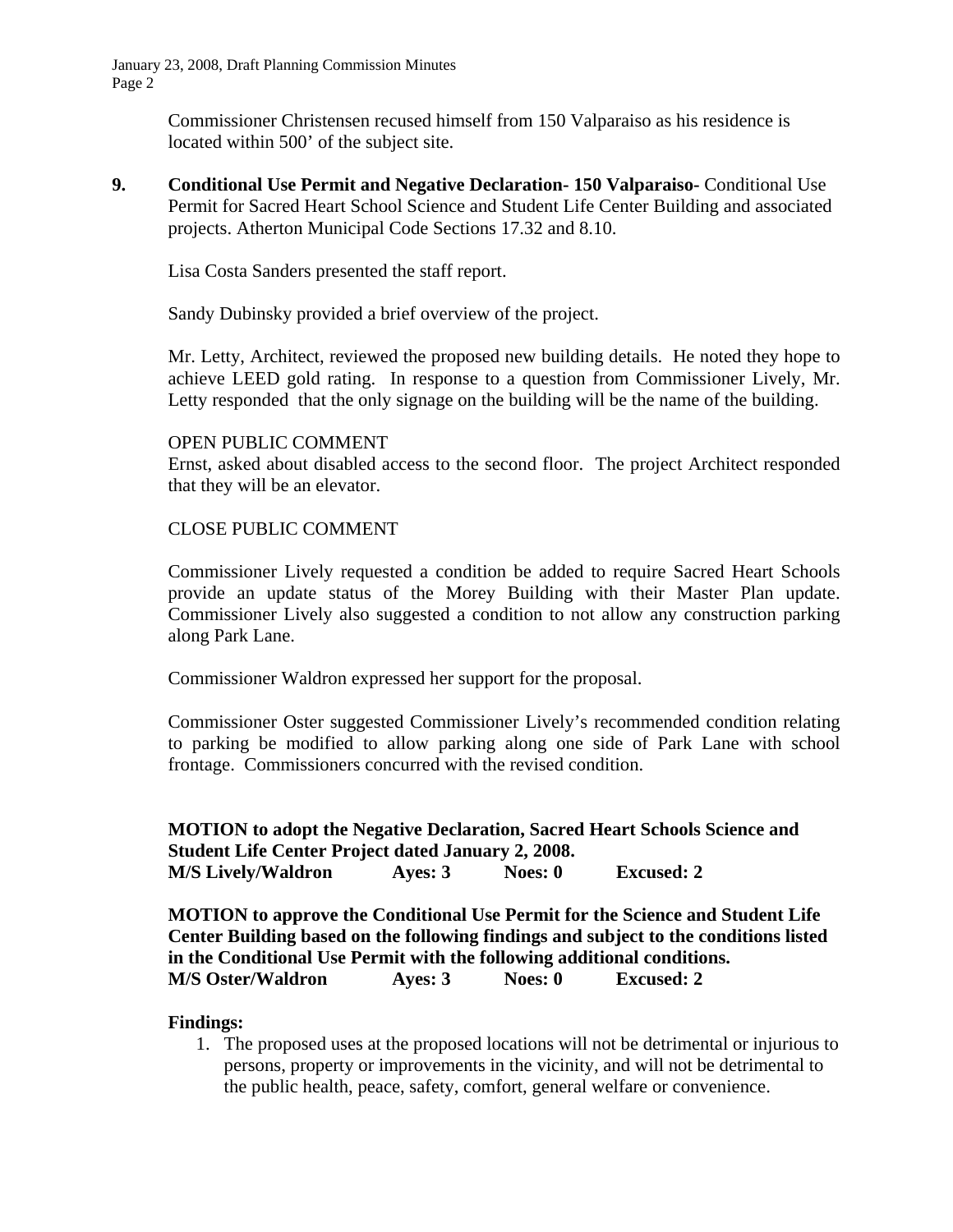January 23, 2008, Draft Planning Commission Minutes Page 3

> 2. The proposed uses will be located and conducted in a manner in accord with the general plan and the purposes of that plan and the Zoning Title of the Atherton Municipal Code.

## **Additional Condition:**

- 1. The school shall report annually the status of the Morey Building with its master plan update.
- 2. Construction parking along Park Lane shall be limited to the Sacred Heart frontage side of the street only.

Chair Oster advised of the 10-day appeal period. Commissioner Christensen joined the meeting.

**10. Heritage Tree Removal Permit -120 Selby Lane-** Heritage Tree Removal Permit to allow the removal of two heritage trees. Atherton Municipal Code Section 8.10.

Lisa Costa Sanders presented the staff report and indicated staff support for the tree removal request.

### OPEN PUBLIC COMMENT

Michael Young, project Arborist, noted the new owner's desire to take care of the landscaping

CLOSE PUBLIC HEARING

Commissioner Waldron expressed support for the removal request due to the condition of the trees.

Commissioner Christensen noted he visited the site and expressed support for the removal request.

Commissioner Lively concurred with other Commissioner's comments.

Commissioner Oster noted the condition of the existing landscape and expressed support for the removal request.

Commissioner Waldron expressed support for the request.

## **MOTION to approve Heritage Tree Removal Permit to allow the removal of two heritage trees based on the following finding and subject to the conditions of the Heritage Tree Removal Permit**

## M/S Lively/Christensen **Ayes: 4** Noes: 0 Excused: 1

### **Finding:**

1. The removal of the trees would not be contrary to the purpose and intent of the Atherton General Plan.

Commissioner Oster advised of the 10-day appeal period.